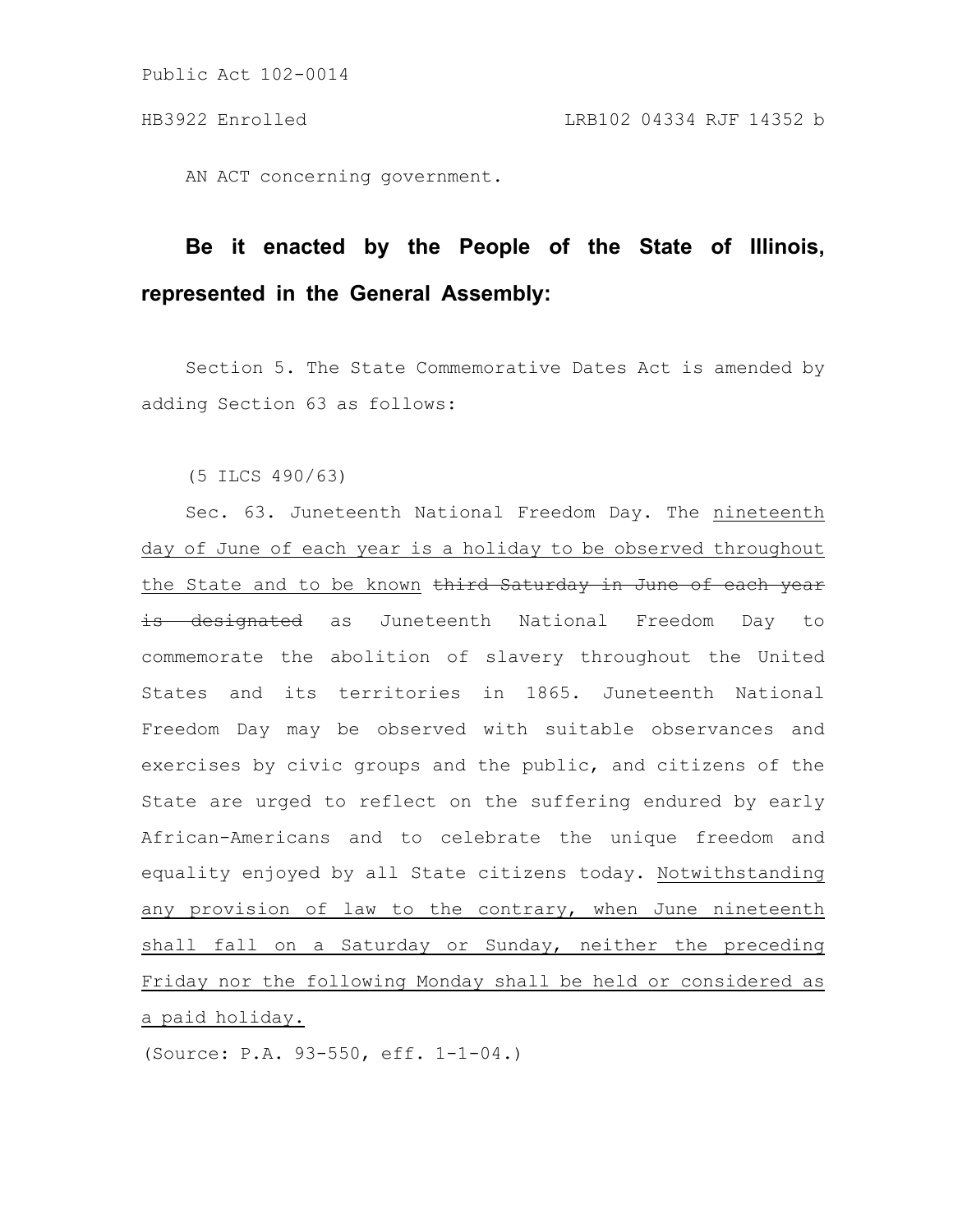### HB3922 Enrolled LRB102 04334 RJF 14352 b

Section 10. The Election Code is amended by changing Section 1-6 as follows:

 $(10$  ILCS  $5/1-6)$ 

Sec. 1-6. Computing dates of various acts; Saturday, Sunday, and holidays.

(a) If the first or last day fixed by law to do any act required or allowed by this Code falls on a State holiday or a Saturday or a Sunday, the period shall extend through the first business day next following the day otherwise fixed as the first or last day, irrespective of whether any election authority or local election official conducts business on the State holiday, Saturday, or Sunday.

(b) For the purposes of this Section, "State holiday" means New Year's Day, Dr. Martin Luther King, Jr.'s Birthday, Lincoln's Birthday, President's Day, Casimir Pulaski's Birthday, Good Friday, Memorial Day, Juneteenth National Freedom Day, Independence Day, Labor Day, Columbus Day, Veterans' Day, Thanksgiving Day, Christmas Day, and any other day from time to time declared by the President of the United States or the Governor of Illinois to be a day during which the agencies of the State of Illinois that are ordinarily open to do business with the public shall be closed for business.

(c) Notwithstanding any other provision of this Code, nominating papers, petitions of objection to nominating papers, certificates of withdrawal of candidacy, and reports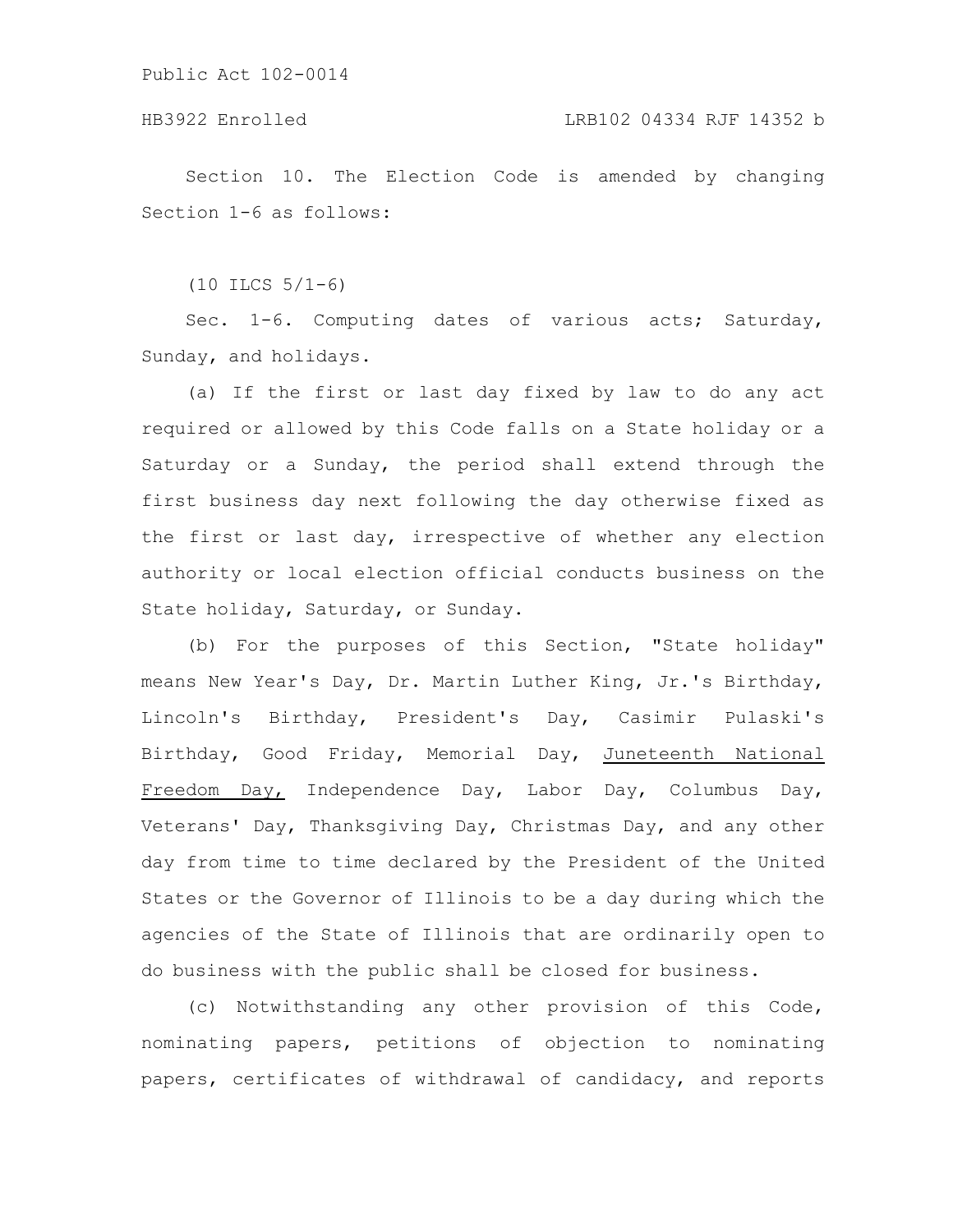#### HB3922 Enrolled LRB102 04334 RJF 14352 b

of political committees actually received by election authorities and local election officials on a State holiday, a Saturday, or a Sunday shall not be deemed invalid or defective for that reason alone.

(Source: P.A. 89-653, eff. 8-14-96; 90-672, eff. 7-31-98.)

Section 15. The Illinois Procurement Code is amended by changing Section 15-45 as follows:

#### (30 ILCS 500/15-45)

Sec. 15-45. Computation of days. The time within which any act provided in this Code is to be done shall be computed by excluding the first day and including the last, unless the last day is Saturday or Sunday or is a holiday, and then it shall also be excluded. If the day succeeding a Saturday, Sunday, or holiday is also a holiday, a Saturday, or a Sunday, then that succeeding day shall also be excluded. For the purposes of this Code, "holiday" means: New Year's Day; Dr. Martin Luther King, Jr.'s Birthday; Lincoln's Birthday; President's Day; Memorial Day; Juneteenth National Freedom Day; Independence Day; Labor Day; Columbus Day; Veterans' Day; Thanksgiving Day; Christmas Day; and any other day from time to time declared by the President of the United States or the Governor of Illinois to be a day during which the agencies of the State of Illinois that are ordinarily open to do business with the public shall be closed for business.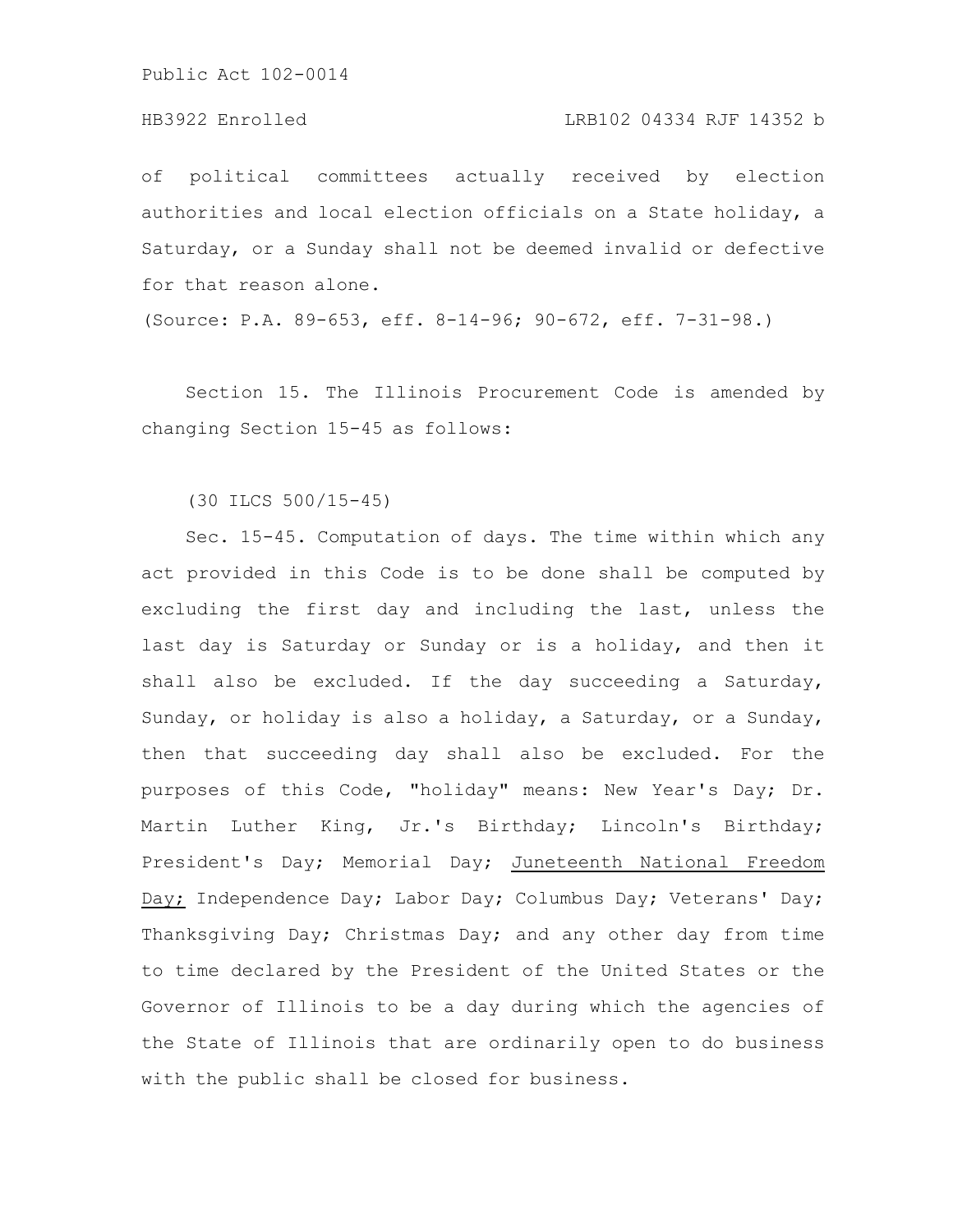# HB3922 Enrolled LRB102 04334 RJF 14352 b

Notwithstanding any other provision of State law to the contrary, November 3, 2020 shall be a State holiday known as 2020 General Election Day and shall be observed throughout the State pursuant to this amendatory Act of the 101st General Assembly.

(Source: P.A. 101-642, eff. 6-16-20.)

Section 20. The School Code is amended by changing Section 24-2 as follows:

(105 ILCS 5/24-2) (from Ch. 122, par. 24-2) Sec. 24-2. Holidays.

(a) Teachers shall not be required to teach on Saturdays, nor, except as provided in subsection (b) of this Section, shall teachers or other school employees, other than noncertificated school employees whose presence is necessary because of an emergency or for the continued operation and maintenance of school facilities or property, be required to work on legal school holidays, which are January 1, New Year's Day; the third Monday in January, the Birthday of Dr. Martin Luther King, Jr.; February 12, the Birthday of President Abraham Lincoln; the first Monday in March (to be known as Casimir Pulaski's birthday); Good Friday; the day designated as Memorial Day by federal law; June 19, Juneteenth National Freedom Day; July 4, Independence Day; the first Monday in September, Labor Day; the second Monday in October, Columbus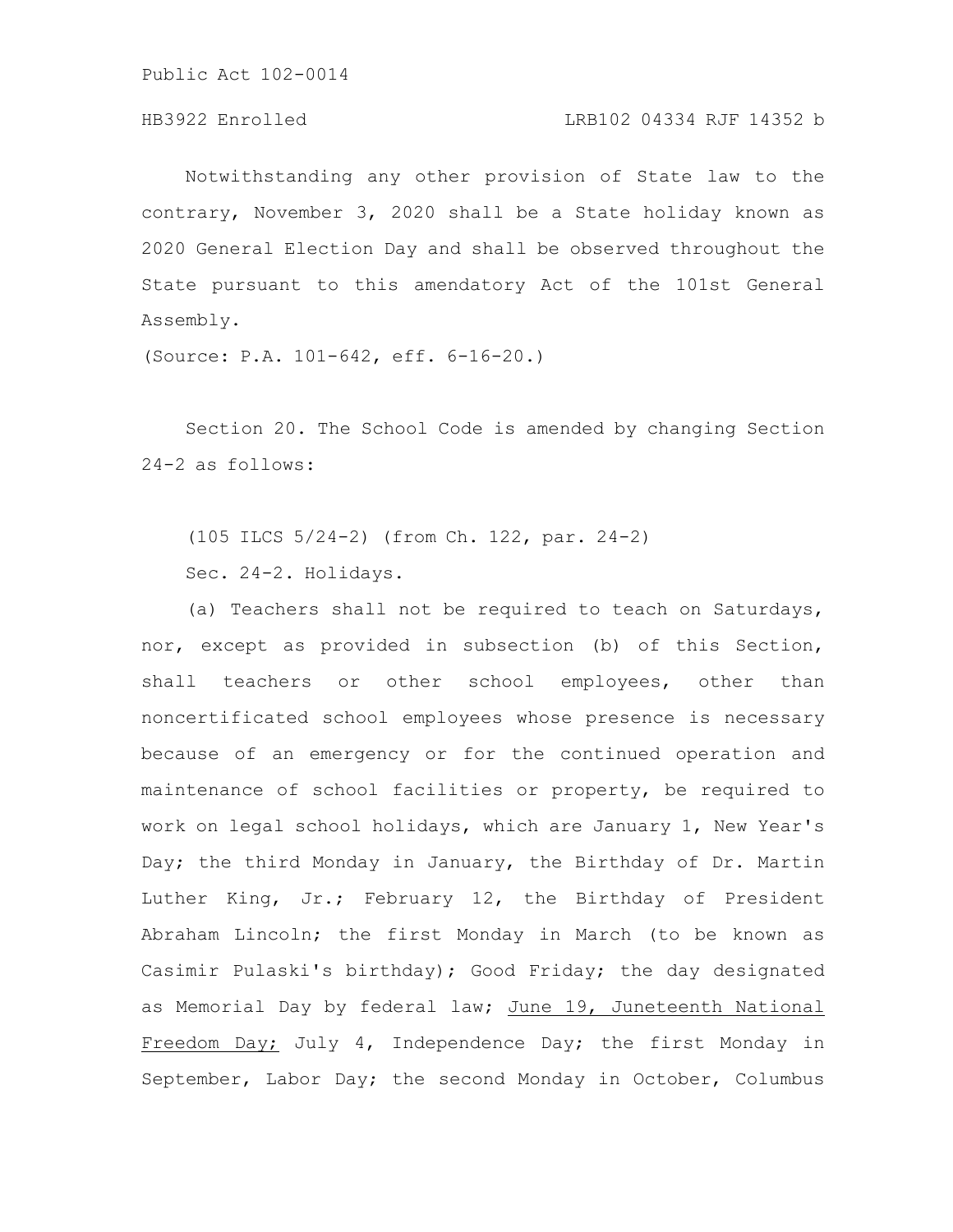### HB3922 Enrolled LRB102 04334 RJF 14352 b

Day; November 11, Veterans' Day; the Thursday in November commonly called Thanksgiving Day; and December 25, Christmas Day. School boards may grant special holidays whenever in their judgment such action is advisable. No deduction shall be made from the time or compensation of a school employee on account of any legal or special holiday.

(b) A school board or other entity eligible to apply for waivers and modifications under Section 2-3.25g of this Code is authorized to hold school or schedule teachers' institutes, parent-teacher conferences, or staff development on the third Monday in January (the Birthday of Dr. Martin Luther King, Jr.); February 12 (the Birthday of President Abraham Lincoln); the first Monday in March (known as Casimir Pulaski's birthday); the second Monday in October (Columbus Day); and November 11 (Veterans' Day), provided that:

(1) the person or persons honored by the holiday are recognized through instructional activities conducted on that day or, if the day is not used for student attendance, on the first school day preceding or following that day; and

(2) the entity that chooses to exercise this authority first holds a public hearing about the proposal. The entity shall provide notice preceding the public hearing to both educators and parents. The notice shall set forth the time, date, and place of the hearing, describe the proposal, and indicate that the entity will take testimony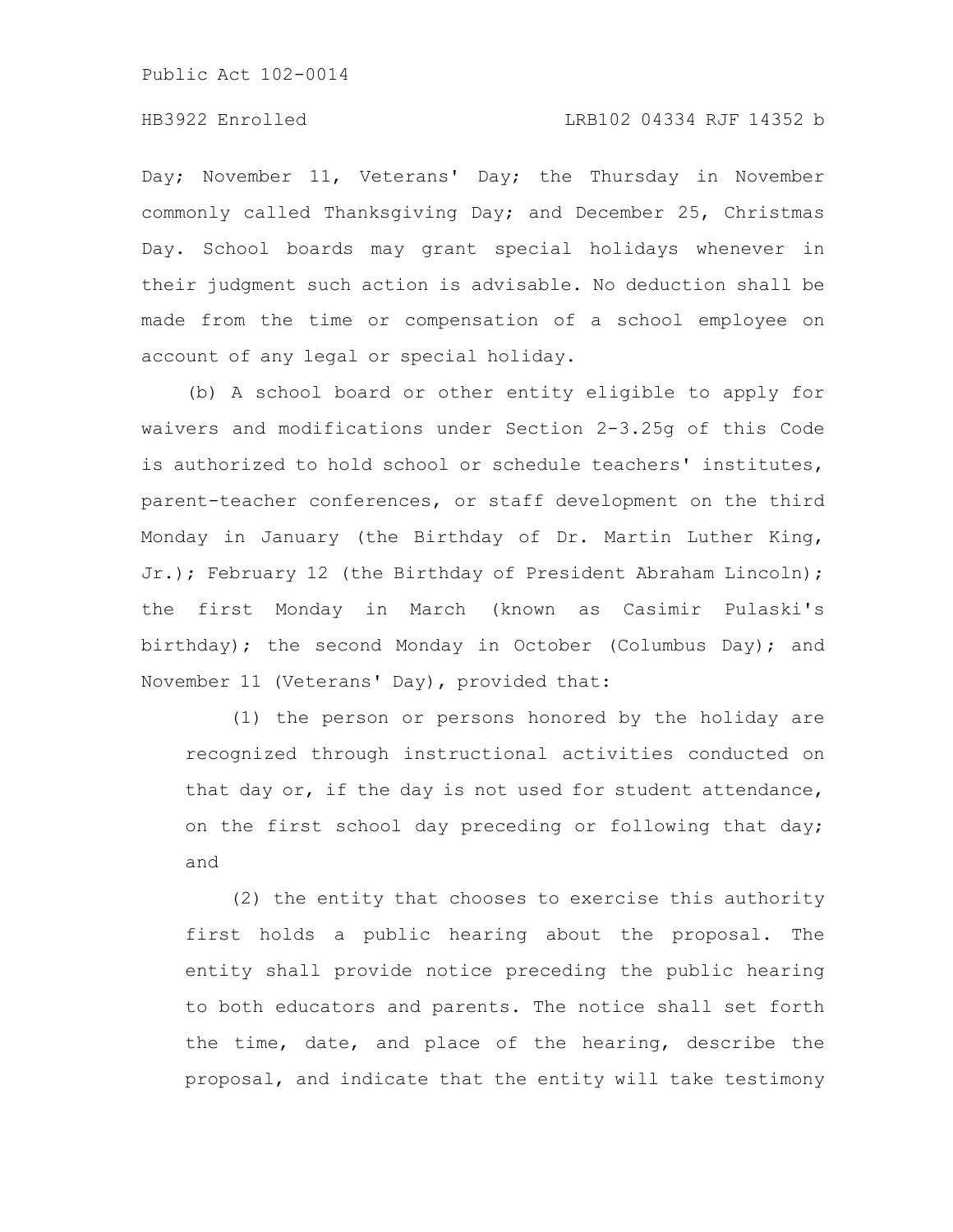#### HB3922 Enrolled LRB102 04334 RJF 14352 b

from educators and parents about the proposal.

(c) Commemorative holidays, which recognize specified patriotic, civic, cultural or historical persons, activities, or events, are regular school days. Commemorative holidays are: January 28 (to be known as Christa McAuliffe Day and observed as a commemoration of space exploration), February 15 (the birthday of Susan B. Anthony), March 29 (Viet Nam War Veterans' Day), September 11 (September 11th Day of Remembrance), the school day immediately preceding Veterans' Day (Korean War Veterans' Day), October 1 (Recycling Day), October 7 (Iraq and Afghanistan Veterans Remembrance Day), December 7 (Pearl Harbor Veterans' Day), and any day so appointed by the President or Governor. School boards may establish commemorative holidays whenever in their judgment such action is advisable. School boards shall include instruction relative to commemorated persons, activities, or events on the commemorative holiday or at any other time during the school year and at any point in the curriculum when such instruction may be deemed appropriate. The State Board of Education shall prepare and make available to school boards instructional materials relative to commemorated persons, activities, or events which may be used by school boards in conjunction with any instruction provided pursuant to this paragraph.

(d) City of Chicago School District 299 shall observe March 4 of each year as a commemorative holiday. This holiday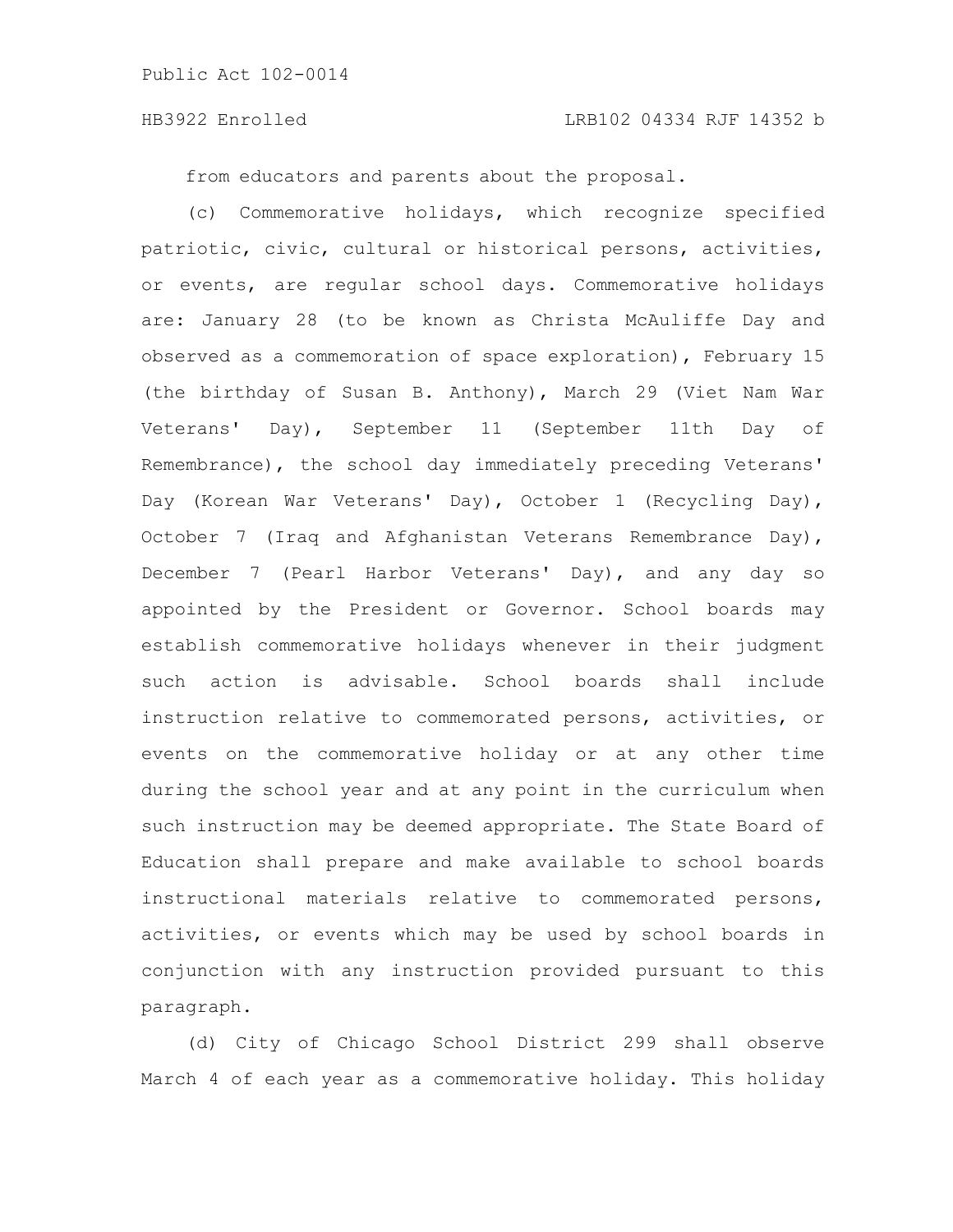### HB3922 Enrolled LRB102 04334 RJF 14352 b

shall be known as Mayors' Day which shall be a day to commemorate and be reminded of the past Chief Executive Officers of the City of Chicago, and in particular the late Mayor Richard J. Daley and the late Mayor Harold Washington. If March 4 falls on a Saturday or Sunday, Mayors' Day shall be observed on the following Monday.

(e) Notwithstanding any other provision of State law to the contrary, November 3, 2020 shall be a State holiday known as 2020 General Election Day and shall be observed throughout the State pursuant to this amendatory Act of the 101st General Assembly. All government offices, with the exception of election authorities, shall be closed unless authorized to be used as a location for election day services or as a polling place.

(Source: P.A. 101-642, eff. 6-16-20.)

Section 25. The Promissory Note and Bank Holiday Act is amended by changing Section 17 as follows:

(205 ILCS 630/17) (from Ch. 17, par. 2201)

Sec. 17. Holidays.

(a) The following days shall be legal holidays in the State of Illinois upon which day a bank may, but is not required to, remain closed:

the first day of January (New Year's Day);

the third Monday in January (observance of Martin Luther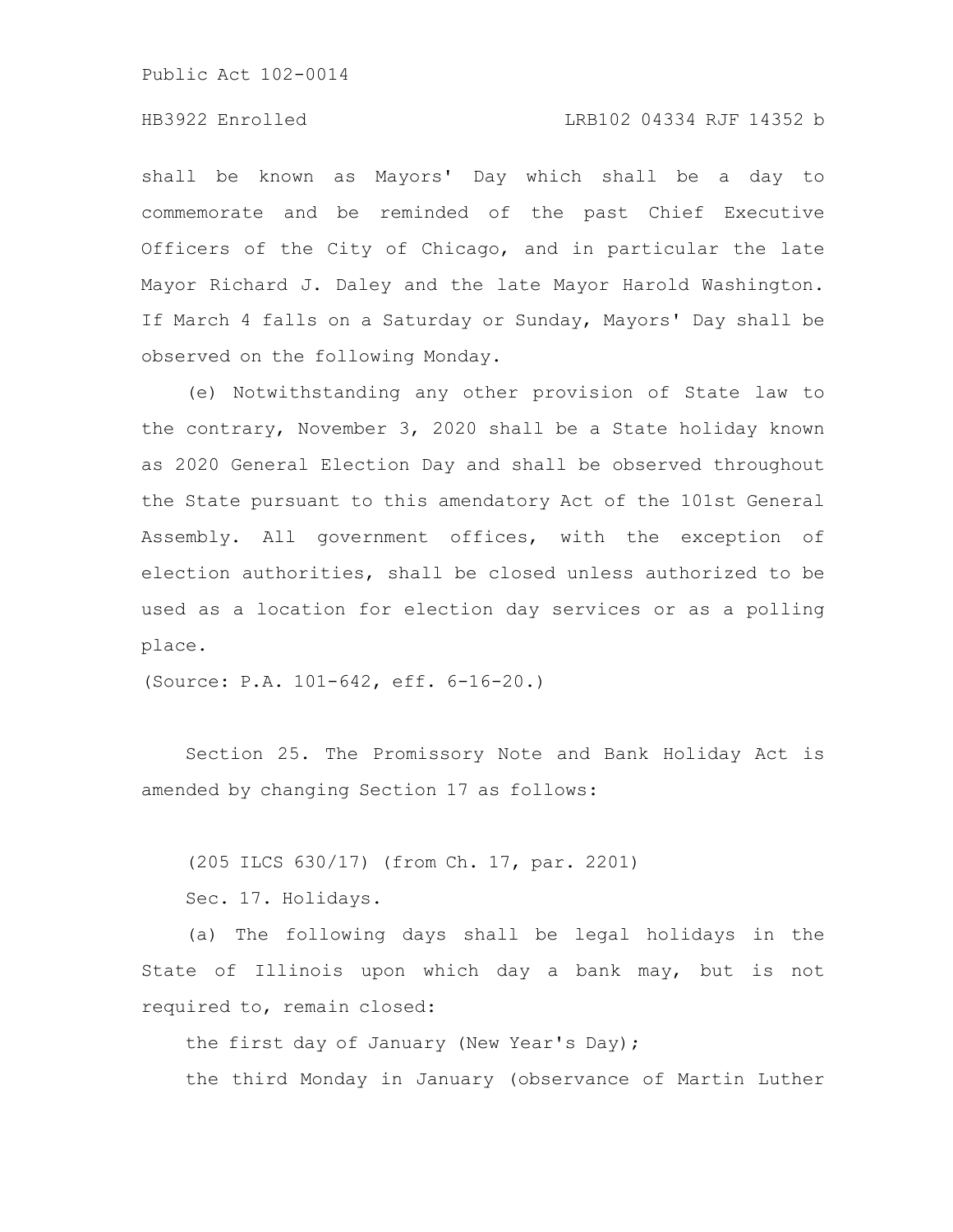### HB3922 Enrolled LRB102 04334 RJF 14352 b

King, Jr.'s birthday);

the twelfth day in February (Abraham Lincoln's birthday);

the third Monday in February (Presidents Day);

the first Monday in March (observance of Casimir Pulaski's birthday);

the Friday preceding Easter Sunday (Good Friday);

the last Monday of May (Memorial Day);

the nineteenth day of June (Juneteenth National Freedom

#### Day);

the fourth day of July (Independence Day); the first Monday in September (Labor Day); the second Monday in October (Columbus Day); the eleventh day of November (Veterans' Day); the fourth Thursday in November (Thanksgiving Day); the twenty-fifth day in December (Christmas Day);

the days upon which the general elections for members of the House of Representatives are held, and any day proclaimed by the Governor of this State as a legal holiday. From 12 o'clock noon to 12 o'clock midnight of each Saturday shall be considered a half holiday. In addition to such holidays and half-holidays, a bank may select one day of the week to remain closed, as provided in subsection (b) of this Section.

(b) Any bank doing business within this State may select any one day of the week to remain closed on a regular basis upon adoption of a resolution by the board of directors of such bank designating the day selected and upon filing and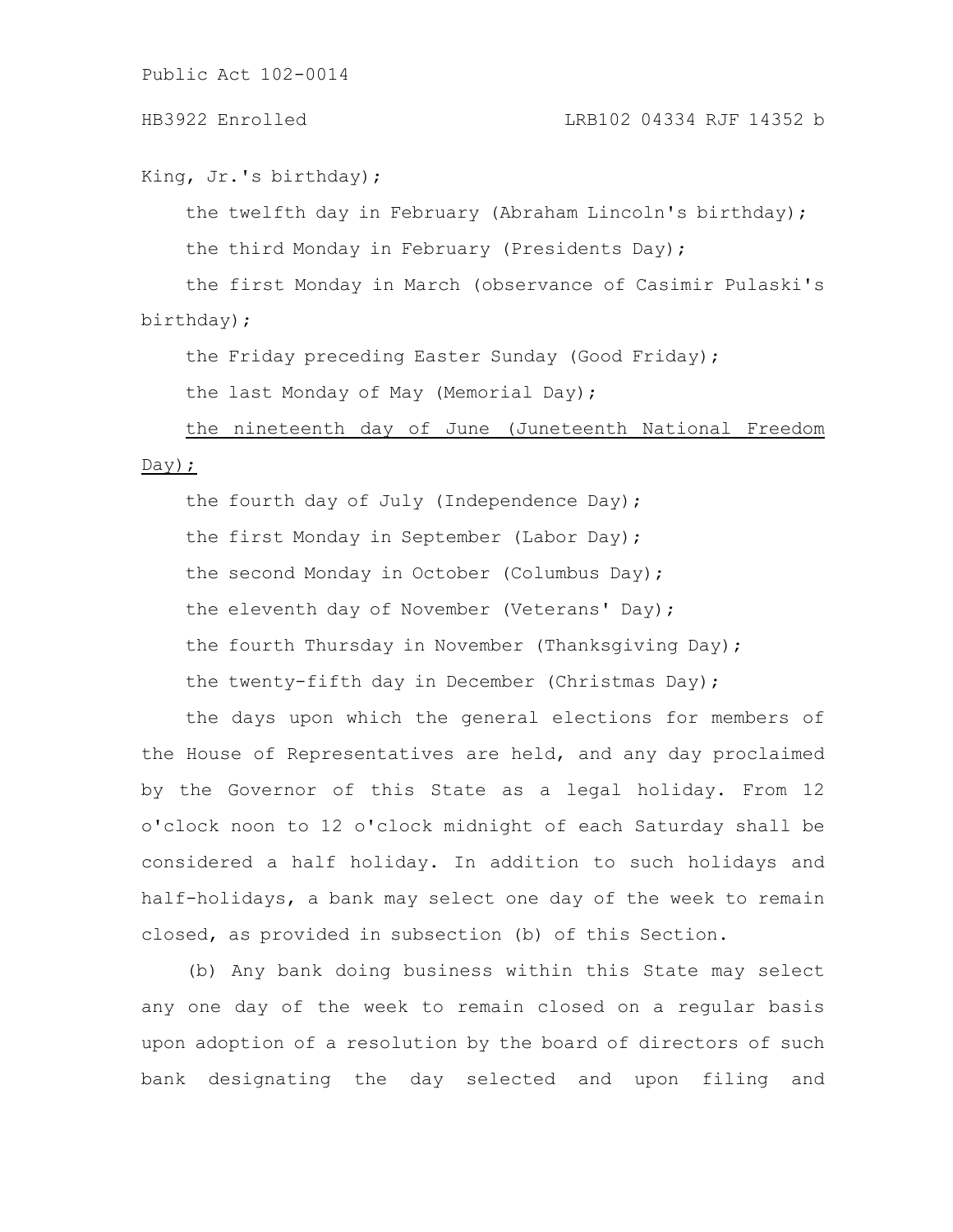publishing a copy of such resolution as hereinafter required. Any such resolution shall be deemed effective for the purpose of this Section only when a copy thereof, certified by an officer having charge of the records of such bank, is filed with the Recorder of the county in which such bank is located and published once each week for 3 successive weeks in a newspaper of general circulation in such county. Such publication shall be accomplished by, and at the expense of, the bank, and the bank shall submit to the Commissioner of Banks and Real Estate such evidence of the publication as the Commissioner shall deem appropriate. Any such selection shall remain in full force and effect until a copy of the later resolution of the board of directors of such bank, certified in like manner, terminating or altering any such prior selection shall be filed and published in the same manner as such prior resolution.

(c) If an occasion arises when a state bank wishes to remain closed on a particular day, other than a day on which the bank has selected to remain closed on a regular basis as provided in this Section, such state bank may remain closed on such an occasion after first sending to the Commissioner a copy of a resolution adopted by the board of directors authorizing the bank to remain closed on such occasion and notice of the intent to remain closed on such occasion shall be conspicuously posted in the lobby of the main banking office and any branches of such bank for at least 3 weeks in advance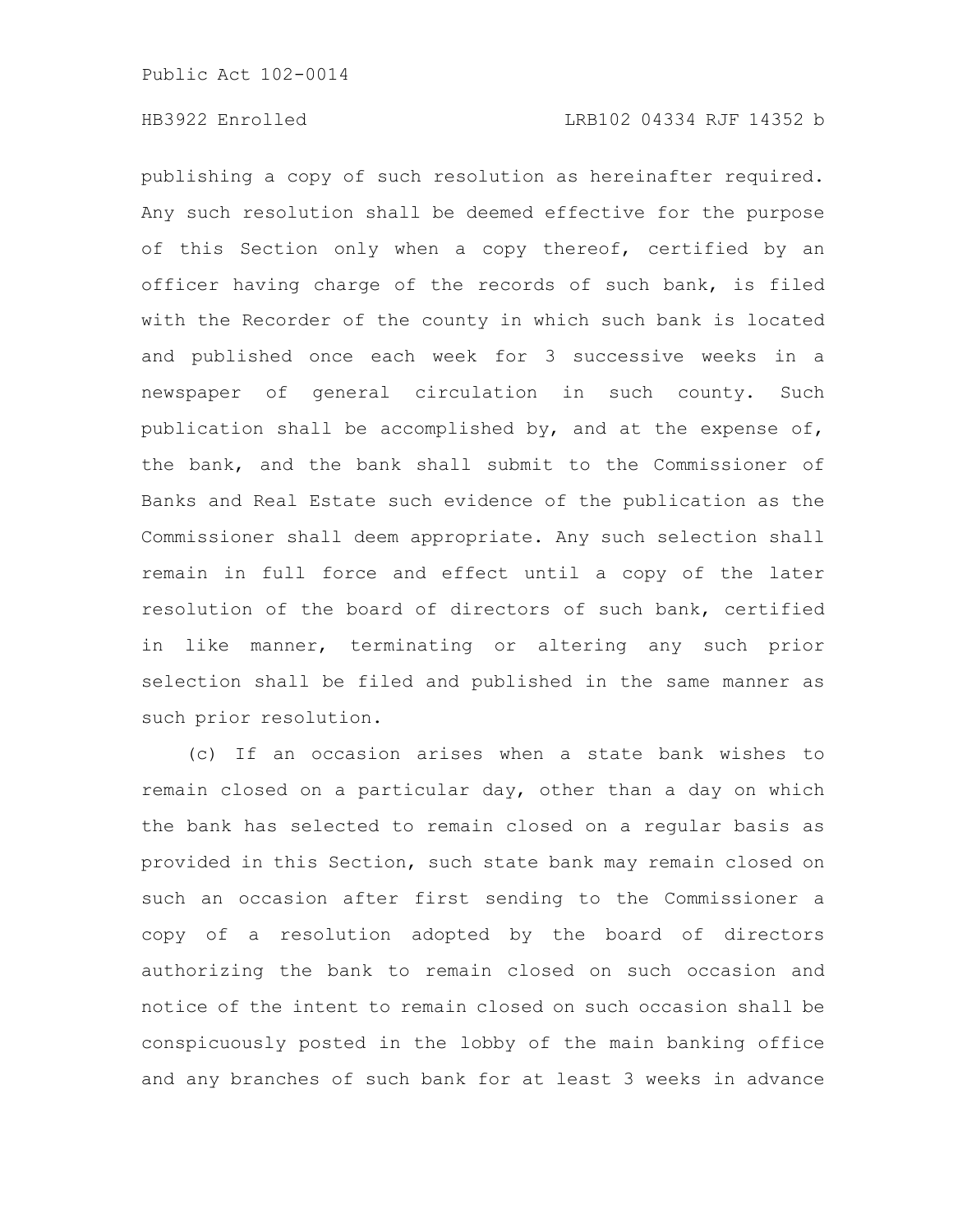## HB3922 Enrolled LRB102 04334 RJF 14352 b

of such occasion. Any day which any bank doing business within the State shall select to remain closed pursuant to this Section shall, with respect to such bank, be treated and considered as a Sunday.

(d) All legal holidays, the half holidays and any day selected by a bank doing business within the State to remain closed, shall, for all purposes whatsoever, as regards the presenting for payment or acceptance, the maturity and protesting and giving of notice of the dishonor of bills of exchange, bank checks and promissory notes and other negotiable or commercial paper or instrument, be treated and considered as a Sunday. When any such holidays, except Juneteenth National Freedom Day, fall on Sunday, the Monday next following shall be held and considered such holiday. All notes, bills, drafts, checks or other evidence of indebtedness, falling due or maturing on either of such days, shall be deemed as due or maturing upon the day following, and when 2 or more of these days come together, or immediately succeeding each other, then such instruments, paper or indebtedness shall be deemed as due or having matured on the day following the last of such days.

(e) Any act authorized, required or permitted to be performed at or by or with respect to any bank doing business within the State on a day which it has selected to remain closed under this Section may be so performed on the next succeeding business day and no liability or loss of rights of